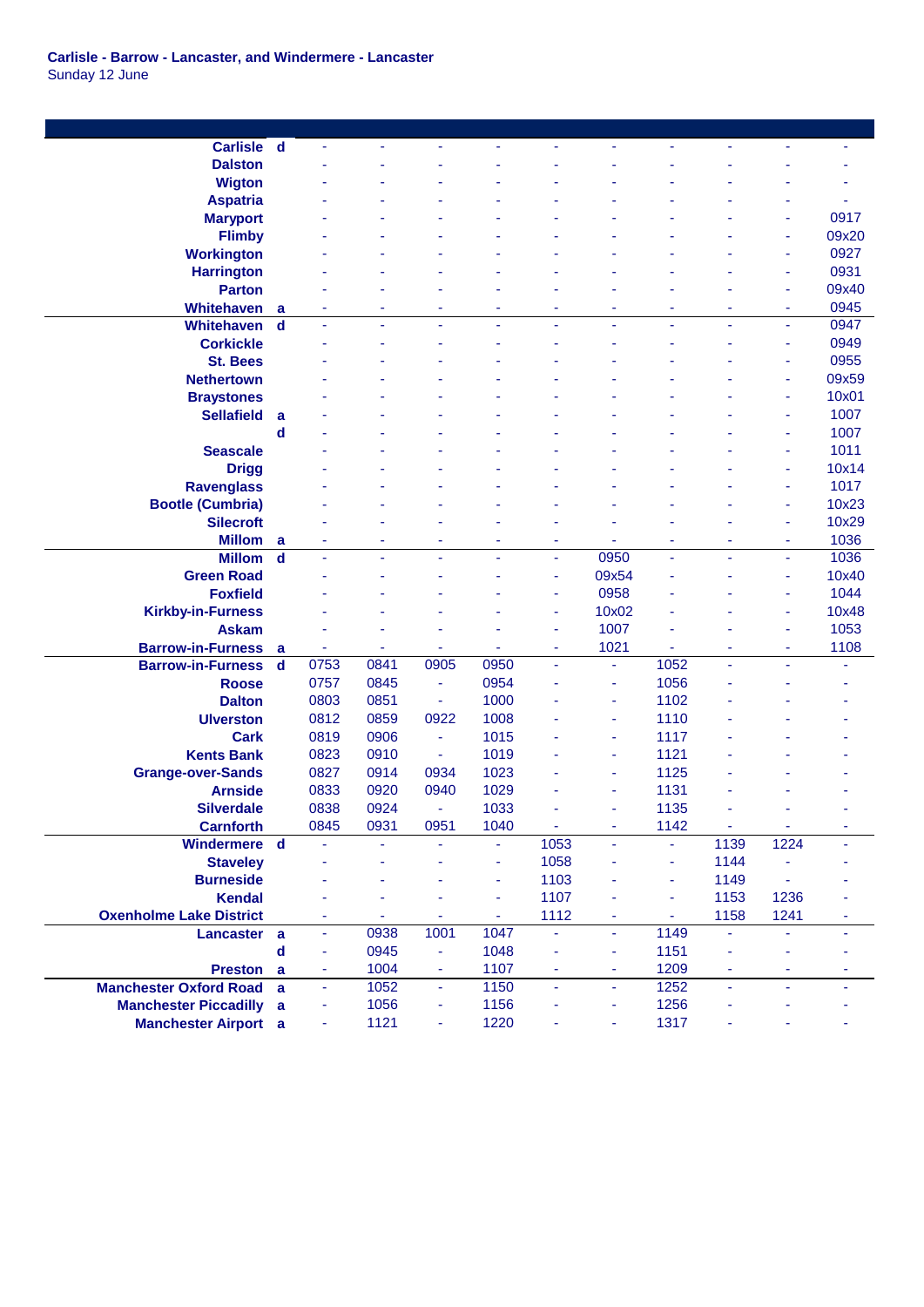|                                |                         |                |         |                |      | bus    |                |         |                | bus  | bus  |
|--------------------------------|-------------------------|----------------|---------|----------------|------|--------|----------------|---------|----------------|------|------|
| <b>Carlisle</b>                | $\mathbf d$             | ä,             | ä,      |                | Ξ    | 0955   | ÷,             | ä,      | ÷              | 1020 | 1120 |
| <b>Dalston</b>                 |                         |                |         |                | ÷    | 1010   |                |         |                | 1035 | 1135 |
| <b>Wigton</b>                  |                         |                |         |                | ٠    | 1030   |                |         | ٠              | 1055 | 1155 |
| <b>Aspatria</b>                |                         |                | ٠       |                | ٠    | 1050   |                |         | ٠              | 1115 | 1215 |
| <b>Maryport</b>                |                         |                | ٠       | 1024           | ÷    | 1110   | 1120           |         | ٠              | 1135 | 1235 |
| <b>Flimby</b>                  |                         |                | ÷       |                |      | ٠      | 11x23          |         |                |      |      |
| <b>Workington</b>              |                         |                | ä,      | 1033           |      | ä,     | 1130           |         |                |      |      |
| <b>Harrington</b>              |                         |                | ÷       |                |      | ÷      | 1134           |         |                |      |      |
| <b>Parton</b>                  |                         |                | ÷       | 10x45          |      | ٠      | 11x43          |         |                |      |      |
| <b>Whitehaven</b>              |                         |                |         | 1050           | ٠    |        | 1148           |         |                |      |      |
| <b>Whitehaven</b>              | a<br>$\mathbf d$        |                | ٠<br>ä, | 1051           |      | ۰<br>Ξ | 1150           | ٠<br>ä, | ٠              | ۰    | ٠    |
|                                |                         |                |         | 1054           |      |        |                |         |                |      |      |
| <b>Corkickle</b>               |                         |                | ÷       |                |      | ٠      | 1152           |         |                |      |      |
| <b>St. Bees</b>                |                         |                | ٠       | 1059           |      | ٠      | 1158           |         |                |      |      |
| <b>Nethertown</b>              |                         |                |         |                |      |        |                |         |                |      |      |
| <b>Braystones</b>              |                         |                | ٠       |                |      |        |                |         |                |      |      |
| <b>Sellafield</b>              | a                       |                | ٠       | 1109           |      | ۰      | 1208           |         |                |      |      |
|                                | d                       |                | ÷       | 1109           |      | ۰      | 1208           |         |                |      |      |
| <b>Seascale</b>                |                         |                | ÷       | 1113           |      | ٠      | 1211           |         |                |      |      |
| <b>Drigg</b>                   |                         |                | ٠       | 11x16          |      | ۰      | 12x14          |         |                |      |      |
| <b>Ravenglass</b>              |                         |                | ä,      | 1119           |      | ٠      | 1218           |         |                |      |      |
| <b>Bootle (Cumbria)</b>        |                         |                | ÷       | 11x25          |      | ÷      | 12x23          |         |                |      |      |
| <b>Silecroft</b>               |                         |                | ٠       | 11x31          |      | ٠      | 12x30          |         |                |      |      |
| <b>Millom</b>                  | a                       |                | ÷       | 1137           | ٠    | ٠      | 1236           | ٠       | ۰              | ٠    | ٠    |
| <b>Millom</b>                  | $\mathbf d$             |                | ÷       | 1137           |      | ٠      | 1236           | ä,      |                |      |      |
| <b>Green Road</b>              |                         |                | ÷       | 11x41          |      | ٠      | 12x40          |         |                |      |      |
| <b>Foxfield</b>                |                         |                | ٠       | 1145           |      | ٠      | 1244           |         |                |      |      |
| <b>Kirkby-in-Furness</b>       |                         |                | ÷       | 11x49          |      | ٠      | 12x48          |         |                |      |      |
| <b>Askam</b>                   |                         |                | ÷       | 1154           |      | ٠      | 1253           |         |                |      |      |
| <b>Barrow-in-Furness</b>       | a                       | ٠              | ٠       | 1209           | ٠    | ٠      | 1308           | ٠       | ٠              | ٠    | ۰    |
| <b>Barrow-in-Furness</b>       | $\overline{\mathbf{d}}$ | 1141           | ÷       | ä,             | ä,   | ٠      | 1317           | 1349    | ä,             | ä,   | ä,   |
| <b>Roose</b>                   |                         | 1145           |         |                |      | ٠      | 1321           | 1353    |                |      |      |
| <b>Dalton</b>                  |                         | 1151           |         |                |      | ۰      | 1327           | 1359    |                |      |      |
| <b>Ulverston</b>               |                         | 1200           |         |                |      |        | 1335           | 1407    |                |      |      |
| <b>Cark</b>                    |                         | 1207           |         |                |      |        | ä,             | 1414    |                |      |      |
| <b>Kents Bank</b>              |                         | 1211           |         |                |      | ٠      | ä,             | 1418    |                |      |      |
| <b>Grange-over-Sands</b>       |                         | 1215           |         |                |      | ٠      | 1348           | 1422    |                |      |      |
| <b>Arnside</b>                 |                         | 1220           |         |                |      | ÷      | 1354           | 1428    |                |      |      |
| <b>Silverdale</b>              |                         | 1225           |         |                |      | ٠      | 1359           | 1432    |                |      |      |
| <b>Carnforth</b>               |                         | 1232           | ä,      | $\blacksquare$ | ÷,   | Ξ      | 1406           | 1439    | $\omega$       | Ξ    | ٠    |
| Windermere d                   |                         | ä,             | 1308    | ä,             | 1359 | ä,     | ä,             | ÷.      | 1446           | ä,   | ÷.   |
| <b>Staveley</b>                |                         | $\blacksquare$ | 1313    | Ξ              | 1404 | ۰      |                | ÷,      | 1451           |      |      |
| <b>Burneside</b>               |                         | ÷              | 1318    | ÷              | 1409 | ۰      | ä,             | ÷,      | 1456           | ٠    |      |
| <b>Kendal</b>                  |                         | ÷,             | 1322    |                | 1413 |        |                | ÷,      | 1500           |      |      |
|                                |                         |                |         | ٠              |      |        |                |         |                |      |      |
| <b>Oxenholme Lake District</b> |                         | ۰              | 1329    | ٠              | 1418 | ٠      |                | ۰       | 1505           | ۰    | ۰    |
| Lancaster a                    |                         | 1240           | 1344    | ÷              | ÷    | Ξ      | 1420           | 1446    |                | ä,   | ä,   |
|                                | $\mathbf d$             | 1240           | 1349    |                |      | ÷      | ä,             | 1449    |                |      |      |
| Preston a                      |                         | 1300           | 1407    | ٠              | ٠    | ٠      | $\blacksquare$ | 1507    | ä,             | ä,   |      |
| <b>Manchester Oxford Road</b>  | a                       | 1350           | 1452    | ÷,             | ä,   | ÷      | ä              | 1550    | $\blacksquare$ | ä,   | ٠    |
| <b>Manchester Piccadilly a</b> |                         | 1354           | 1456    | ä,             |      | ٠      | $\blacksquare$ | 1557    | ä,             |      |      |
| <b>Manchester Airport</b> a    |                         | 1417           | 1518    | ä,             |      | ä,     | ÷              | 1617    | ä,             | ٠    |      |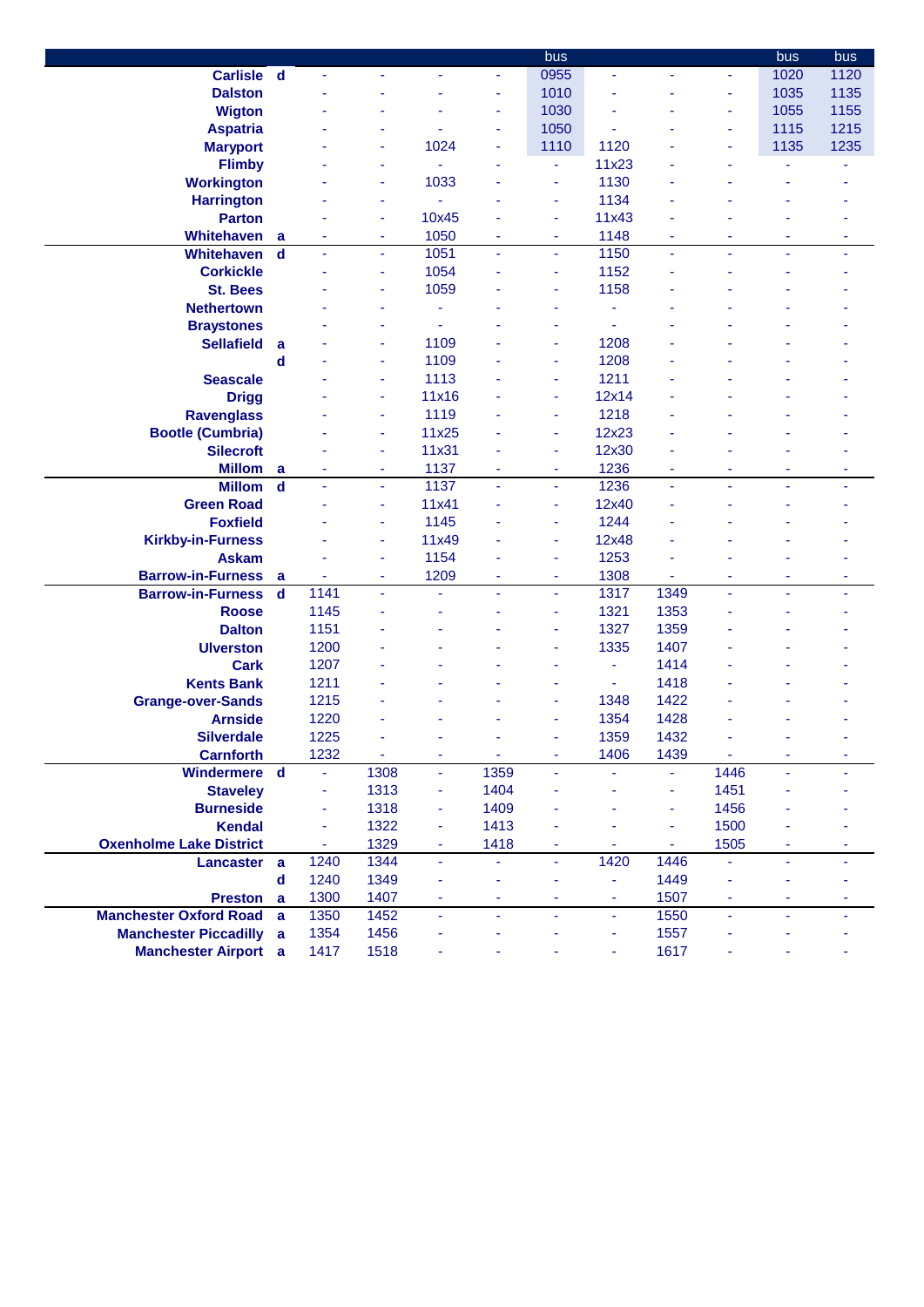|                                |             |                |                          |          | bus  |                          |                | bus  |                          |                |      |
|--------------------------------|-------------|----------------|--------------------------|----------|------|--------------------------|----------------|------|--------------------------|----------------|------|
| Carlisle d                     |             | ÷,             | ä,                       | ÷.       | 1235 | ÷.                       | $\omega$       | 1315 | L,                       | ÷.             |      |
| <b>Dalston</b>                 |             |                |                          |          | 1250 |                          | ÷              | 1330 |                          |                |      |
| <b>Wigton</b>                  |             |                |                          | ٠        | 1310 |                          | ÷              | 1350 |                          |                |      |
| <b>Aspatria</b>                |             |                |                          | ٠        | 1330 |                          | $\blacksquare$ | 1410 |                          |                |      |
| <b>Maryport</b>                |             | 1246           |                          | ٠        | 1350 | 1403                     | ÷              | 1430 | 1440                     |                |      |
| <b>Flimby</b>                  |             | 12x49          |                          |          | ٠    | 14x06                    |                | ÷,   | 14x43                    |                |      |
| <b>Workington</b>              |             | 1258           |                          |          | ä,   | 1414                     |                | ä,   | 1451                     |                |      |
| <b>Harrington</b>              |             | 1302           |                          |          | ä,   | 1418                     |                | ä,   | 1455                     |                |      |
| <b>Parton</b>                  |             | 13x10          |                          |          | ÷    | 14x26                    |                | ٠    | 15x03                    |                |      |
| <b>Whitehaven</b>              | a           | 1316           | ٠                        | ٠        | ÷    | 1432                     | ٠              | ٠    | 1508                     | ٠              | ٠    |
| Whitehaven                     | $\mathbf d$ | 1318           | $\tilde{\phantom{a}}$    |          | ä,   | 1433                     | ä,             | ä,   | 1510                     | ÷,             |      |
| <b>Corkickle</b>               |             | 1321           | ä,                       |          | ÷    | 1436                     |                | ٠    | 1513                     |                |      |
| <b>St. Bees</b>                |             | 1327           |                          |          | ä,   | 1441                     |                | ä    | 1519                     |                |      |
| <b>Nethertown</b>              |             | ä,             |                          |          | ä,   | ä                        |                | ٠    |                          |                |      |
| <b>Braystones</b>              |             | ä,             |                          |          | ä,   | ٠                        |                | ٠    | ä,                       |                |      |
| <b>Sellafield</b>              | a           | 1337           |                          |          | ÷    | 1451                     |                | ٠    | 1529                     |                |      |
|                                | d           | 1337           |                          |          | Ξ    | 1451                     |                |      | 1529                     |                |      |
|                                |             |                |                          |          |      |                          |                | ٠    |                          |                |      |
| <b>Seascale</b>                |             | 1340           |                          |          | Ξ    | 1455                     |                | ٠    | 1532                     |                |      |
| <b>Drigg</b>                   |             | 13x43          |                          |          | ÷    |                          |                | ۰    | 15x35                    |                |      |
| <b>Ravenglass</b>              |             | 1347           |                          |          | ä,   | 1501                     |                | ÷    | 1539                     |                |      |
| <b>Bootle (Cumbria)</b>        |             | 13x52          |                          |          |      | Ĭ.                       |                | ÷    | 15x45                    |                |      |
| <b>Silecroft</b>               |             | 13x59          |                          |          | ٠    |                          |                | ä    | 15x51                    |                |      |
| <b>Millom</b>                  | a           | 1405           | $\sim$                   |          | ٠    | 1516                     |                | ٠    | 1556                     | $\blacksquare$ | ٠    |
| <b>Millom</b>                  | d           | 1406           | $\blacksquare$           |          | ä,   | 1517                     |                | ä,   | 1557                     | ä,             |      |
| <b>Green Road</b>              |             | 14x10          |                          |          | ä,   |                          |                | ٠    | 16x01                    |                |      |
| <b>Foxfield</b>                |             | 1414           |                          |          | ä,   | 1524                     |                | ٠    | 1605                     |                |      |
| <b>Kirkby-in-Furness</b>       |             | 14x18          |                          |          | ä,   | 15x28                    |                | ä,   | 16x09                    |                |      |
| <b>Askam</b>                   |             | 1423           |                          |          | ä,   | 1533                     |                | ٠    | 1614                     |                |      |
| <b>Barrow-in-Furness</b>       | a           | 1438           | ٠                        | ٠        | ۰    | 1548                     | $\blacksquare$ | ٠    | 1629                     | $\blacksquare$ | ۰    |
| <b>Barrow-in-Furness</b>       | $\mathbf d$ | ä              | 1447                     | ÷        | ä,   | 1550                     | $\blacksquare$ | ä,   | $\omega$                 | 1646           | ٠    |
| <b>Roose</b>                   |             | ä,             | 1451                     |          | Ξ    | 1554                     |                |      | ۰                        | 1650           |      |
| <b>Dalton</b>                  |             | ä,             | 1457                     |          | Ξ    | 1600                     |                |      | ÷                        | 1656           |      |
| <b>Ulverston</b>               |             | ä,             | 1505                     |          | ä,   | 1608                     |                |      | ä,                       | 1705           |      |
| <b>Cark</b>                    |             | ÷              | 1512                     |          | Ξ    | 1616                     |                |      | ä,                       | 1712           |      |
| <b>Kents Bank</b>              |             | ä,             | 1516                     |          | ٠    | 1620                     |                |      | ä,                       | 1716           |      |
| <b>Grange-over-Sands</b>       |             | ä,             | 1520                     |          | ä,   | 1624                     |                |      | ä,                       | 1720           |      |
| <b>Arnside</b>                 |             | ä,             | 1526                     |          | ÷    | 1630                     |                |      | ٠                        | 1725           |      |
| <b>Silverdale</b>              |             | ä,             | 1530                     |          | ٠    | 1635                     |                |      | ä,                       | 1729           |      |
| <b>Carnforth</b>               |             | $\blacksquare$ | 1537                     | $\omega$ | ä,   | 1642                     | ä,             | ä,   | $\overline{\phantom{a}}$ | 1737           | ä,   |
| Windermere d                   |             | ä,             | $\blacksquare$           | 1554     | ä,   | ÷.                       | 1659           | L,   | ä,                       | $\blacksquare$ | 1800 |
| <b>Staveley</b>                |             |                | $\blacksquare$           | 1559     | ä,   | ٠                        | 1704           | ä    | ä,                       | ä,             | 1805 |
| <b>Burneside</b>               |             |                | $\blacksquare$           | 1604     | ä,   | ٠                        | 1709           | ä    | ä,                       | ÷              | 1810 |
| <b>Kendal</b>                  |             |                | $\overline{\phantom{a}}$ | 1608     | ä,   | ä,                       | 1713           |      |                          | ä,             | 1814 |
| <b>Oxenholme Lake District</b> |             | ۰              | ٠                        | 1615     | ۰    |                          | 1718           | ۰    | ۰                        | ٠              | 1819 |
| Lancaster a                    |             | ÷              | 1544                     | 1631     | ÷    | 1652                     | ÷              | ÷,   | ä                        | 1744           |      |
|                                | d           |                | 1547                     | 1648     | ä,   |                          |                | ä,   | ä,                       | 1749           |      |
| Preston a                      |             | ä,             | 1605                     | 1706     | ٠    | $\overline{\phantom{a}}$ | $\blacksquare$ | ٠    | $\overline{\phantom{a}}$ | 1807           | ÷    |
| <b>Manchester Oxford Road</b>  | a           | ä,             | 1650                     | 1750     | ä,   | $\blacksquare$           | ä,             | ä,   | $\blacksquare$           | 1850           | ٠    |
| <b>Manchester Piccadilly</b>   | a           | Ξ              | 1701                     | 1754     | ä,   | ä,                       | ÷              | ä,   | ٠                        | 1900           |      |
| <b>Manchester Airport</b> a    |             | ÷              | 1718                     | 1818     | ä,   | ÷                        | ÷              | ä,   | Ξ                        | 1917           | ÷    |
|                                |             |                |                          |          |      |                          |                |      |                          |                |      |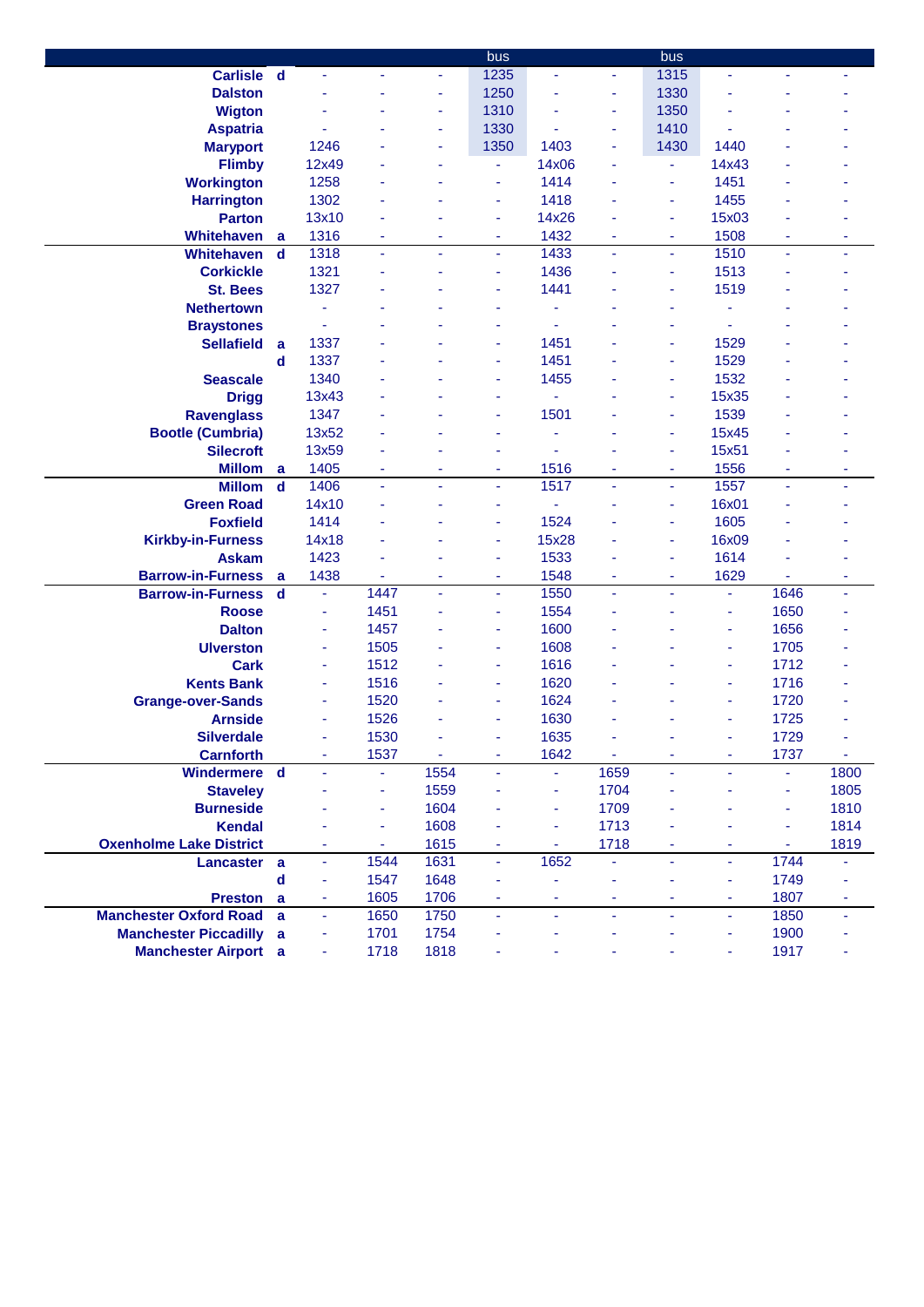|                                                      |             | bus                      |                |      | bus            |       |                          |      | bus     |                |      |
|------------------------------------------------------|-------------|--------------------------|----------------|------|----------------|-------|--------------------------|------|---------|----------------|------|
| <b>Carlisle</b>                                      | $\mathbf d$ | 1425                     | ä,             | ٠    | 1530           | Ξ     |                          | ٠    | 1625    | ä,             |      |
| <b>Dalston</b>                                       |             | 1440                     | $\blacksquare$ | ä,   | 1545           |       |                          | ä,   | 1640    |                |      |
| <b>Wigton</b>                                        |             | 1500                     |                | ä,   | 1605           |       |                          | ä,   | 1700    |                |      |
| <b>Aspatria</b>                                      |             | 1520                     | ä,             | ä,   | 1625           |       |                          | ä,   | 1720    |                |      |
| <b>Maryport</b>                                      |             | 1540                     | 1549           | ÷    | 1645           | 1655  |                          | ä,   | 1740    | 1749           |      |
| <b>Flimby</b>                                        |             | $\blacksquare$           | 15x52          | ٠    | ÷              | 16x58 |                          | ۰    | ٠       | 17x52          |      |
| <b>Workington</b>                                    |             | ä,                       | 1600           |      | ä,             | 1706  |                          | ٠    | ÷       | 1800           |      |
| <b>Harrington</b>                                    |             | ×                        | 1604           |      | Ξ              | 1710  |                          |      | ä,      | 1804           |      |
| <b>Parton</b>                                        |             | ÷                        | 16x12          |      | ۰              | 17x18 |                          |      | ä,      | 18x12          |      |
| <b>Whitehaven</b>                                    | a           | ÷                        | 1617           |      | Ξ              | 1724  |                          | ٠    | ٠       | 1818           | ÷    |
| <b>Whitehaven</b>                                    | d           | $\blacksquare$           | 1619           | ä,   | ٠              | 1725  |                          | ä,   | ä,      | 1819           | ٠    |
| <b>Corkickle</b>                                     |             | ÷,                       | 1622           |      | ä,             | 1728  |                          | ٠    | ÷       | 1822           |      |
| <b>St. Bees</b>                                      |             | ÷,                       | 1629           |      | ä,             | 1733  |                          |      | ä,      | 1828           |      |
| <b>Nethertown</b>                                    |             | ÷,                       | 16x33          |      |                |       |                          |      | ä,      | 18x32          |      |
| <b>Braystones</b>                                    |             | ٠                        | 16x35          |      | ٠              |       |                          |      | ä,      | 18x34          |      |
| <b>Sellafield</b>                                    | a           | ÷,                       | 1641           |      | ä,             | 1743  |                          |      | ä,      | 1840           |      |
|                                                      | d           | ä,                       | 1642           |      | ä,             | 1744  |                          |      | ä,      | 1840           |      |
| <b>Seascale</b>                                      |             | ä,                       | 1646           |      | Ξ              | 1748  |                          |      | ä,      | 1844           |      |
| <b>Drigg</b>                                         |             | $\overline{\phantom{a}}$ | 16x49          |      | Ξ              | 17x51 |                          |      | ÷       | 18x47          |      |
| <b>Ravenglass</b>                                    |             | ä,                       | 1652           |      | Ξ              | 1754  |                          |      | ÷       | 1850           |      |
| <b>Bootle (Cumbria)</b>                              |             | ÷                        | 16x58          |      | Ξ              | 18x00 |                          |      | ä,      | 18x56          |      |
| <b>Silecroft</b>                                     |             | ÷                        | 17x04          |      | ٠              | 18x06 |                          |      | ä,      | 19x02          |      |
| <b>Millom</b>                                        | a           | ÷                        | 1711           |      | ÷              | 1813  |                          | ٠    | ä,      | 1909           |      |
| <b>Millom</b>                                        | d           | $\overline{\phantom{a}}$ | 1711           |      | ٠              | 1814  |                          | ÷    | ÷       | 1909           | ٠    |
| <b>Green Road</b>                                    |             | $\blacksquare$           | 17x15          |      | ٠              | 18x18 |                          |      | ä,      | 19x13          |      |
| <b>Foxfield</b>                                      |             | $\blacksquare$           | 1719           |      | ÷              | 1822  |                          |      | ä,      | 1917           |      |
| <b>Kirkby-in-Furness</b>                             |             | ÷                        | 17x23          |      | ÷              | 18x26 |                          |      | ä,      | 19x21          |      |
| <b>Askam</b>                                         |             | $\blacksquare$           | 1728           |      | ä,             | 1831  |                          |      | ä,      | 1926           |      |
|                                                      |             | ÷,                       | 1743           | ä,   | ä,             | 1846  |                          | ä    | ä,      | 1941           |      |
| <b>Barrow-in-Furness</b><br><b>Barrow-in-Furness</b> | a<br>d      | ä,                       | 1746           | ä,   | ÷              | ٠     | 1851                     | ä,   | ä,      | ÷.             | 1952 |
| <b>Roose</b>                                         |             | ä,                       | 1750           |      |                | ۰     | 1855                     | ٠    |         | ä,             | 1956 |
| <b>Dalton</b>                                        |             | ä,                       | 1756           |      |                | ÷     | 1901                     |      |         | ä,             | 2002 |
| <b>Ulverston</b>                                     |             | ä,                       | 1805           |      |                | ÷     | 1909                     |      |         | ÷              | 2011 |
| <b>Cark</b>                                          |             | ÷                        | 1812           |      |                | ٠     | 1917                     |      |         | ÷              | 2018 |
| <b>Kents Bank</b>                                    |             | $\blacksquare$           | 1816           |      |                | ٠     | 1921                     |      |         | $\blacksquare$ | 2022 |
| <b>Grange-over-Sands</b>                             |             | ÷                        | 1820           |      |                |       | 1925                     |      |         |                | 2026 |
| <b>Arnside</b>                                       |             | ä,                       | 1827           |      |                |       | 1931                     |      |         | ÷,             | 2031 |
| <b>Silverdale</b>                                    |             |                          | 1832           |      |                | ä,    | 1935                     |      |         |                | 2035 |
| <b>Carnforth</b>                                     |             |                          | 1841           | ٠    | ٠              | ٠     | 1943                     | ÷    | ٠       |                | 2043 |
| Windermere d                                         |             |                          |                | 1901 | ÷              |       | ä,                       | 1957 |         |                |      |
| <b>Staveley</b>                                      |             |                          | ÷              | 1907 |                |       | $\blacksquare$           | 2002 |         |                |      |
| <b>Burneside</b>                                     |             |                          | ÷              | 1912 |                |       | $\overline{\phantom{a}}$ | 2007 |         |                |      |
| <b>Kendal</b>                                        |             |                          | ÷              | 1916 |                |       | ÷                        | 2011 |         |                |      |
| <b>Oxenholme Lake District</b>                       |             | ٠                        | ٠              | 1922 | ٠              | ٠     | $\blacksquare$           | 2016 | ٠       | ٠              |      |
|                                                      |             | $\blacksquare$           | 1850           | 1937 | $\blacksquare$ | Ξ     | 1951                     | ä,   | ٠       | $\blacksquare$ | 2050 |
| Lancaster a                                          |             |                          |                | 1939 |                |       | 1951                     |      |         | ٠              | 2050 |
| <b>Preston</b>                                       | d           |                          | ÷              | 1958 |                | ÷     | 2014                     | ä,   |         |                | 2108 |
| <b>Manchester Oxford Road</b>                        | a           | ×                        | ۰              | 2052 | ۰              | ٠     |                          | ÷    | ۰<br>÷. | ٠              |      |
|                                                      | a           | $\overline{\phantom{a}}$ | $\blacksquare$ | 2056 | Ξ              | ä,    | $\blacksquare$           | ä,   |         | $\blacksquare$ | 2151 |
| <b>Manchester Piccadilly</b>                         | a           |                          | ÷              |      |                |       |                          |      |         |                | 2155 |
| <b>Manchester Airport</b> a                          |             |                          |                | 2116 |                |       |                          |      |         |                | 2213 |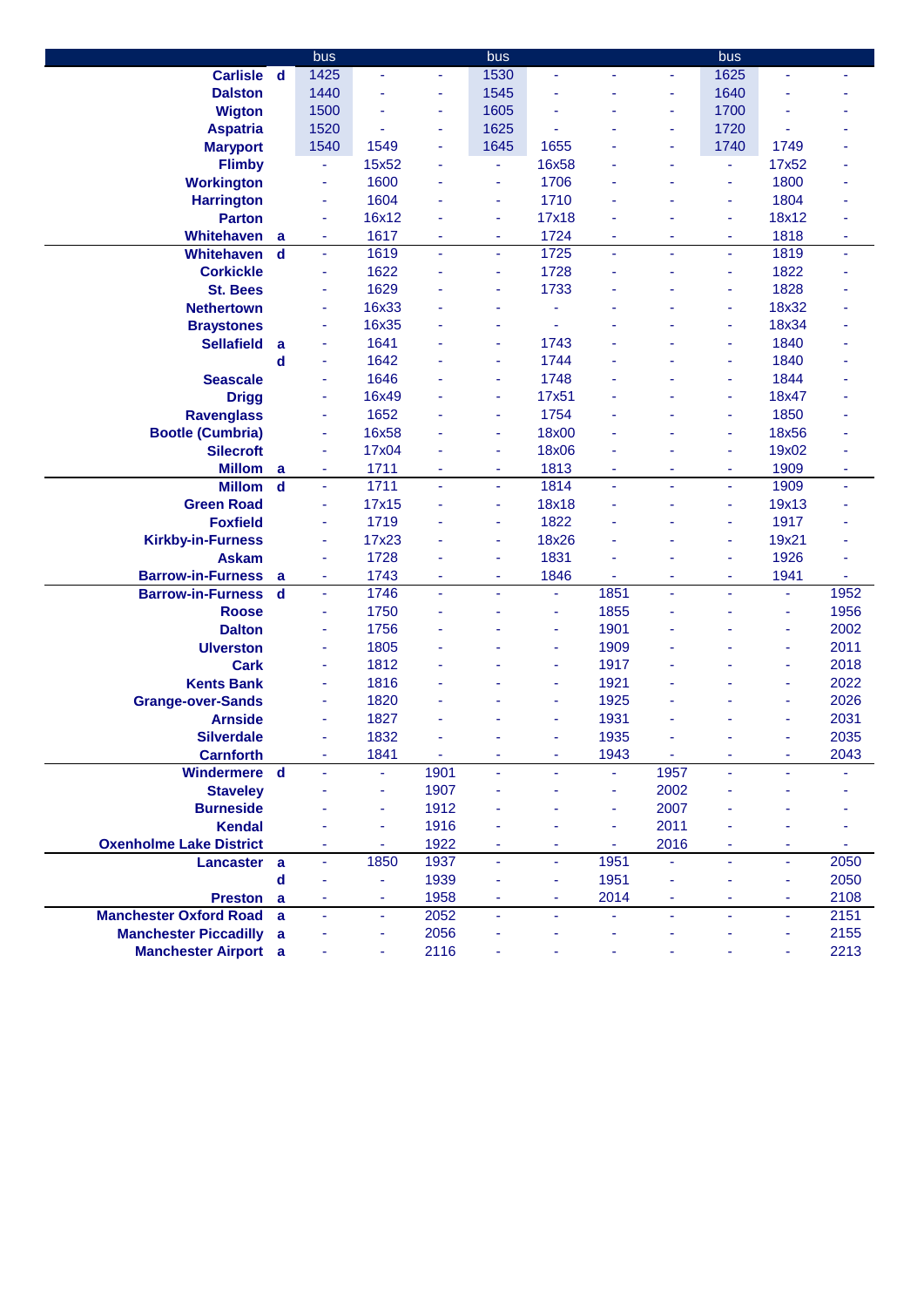|                                |                         |                | bus            |                |       |      |                | bus  |        | bus  |       |
|--------------------------------|-------------------------|----------------|----------------|----------------|-------|------|----------------|------|--------|------|-------|
| Carlisle d                     |                         | ä,             | 1725           | ÷              | ٠     | ٠    | ÷              | 1825 | ٠      | 1925 | Ξ     |
| <b>Dalston</b>                 |                         | ٠              | 1740           |                |       |      | ٠              | 1840 | ٠      | 1940 |       |
| <b>Wigton</b>                  |                         | ۰              | 1800           |                |       |      | ٠              | 1900 | ۰      | 2000 |       |
| <b>Aspatria</b>                |                         | ٠              | 1820           |                |       |      | ٠              | 1920 | ٠      | 2020 |       |
| <b>Maryport</b>                |                         | ٠              | 1840           | 1849           |       |      | ä,             | 1940 | 1949   | 2040 | 2049  |
| <b>Flimby</b>                  |                         |                | ٠              | 18x52          |       |      | ä,             | ÷    | 19x52  | Ξ    | 20x52 |
| <b>Workington</b>              |                         |                | ۰              | 1900           |       |      |                | ä,   | 2000   | ä,   | 2100  |
| <b>Harrington</b>              |                         |                | ÷              | 1904           |       |      |                | ÷    | 2004   | ٠    | 2104  |
| <b>Parton</b>                  |                         |                | ÷              | 19x12          |       |      |                | ÷    | 20x12  | ä,   | 21x12 |
| Whitehaven                     | a                       |                | ÷              | 1919           |       | ÷    |                | ٠    | 2019   | ÷    | 2119  |
| Whitehaven                     | $\mathbf d$             |                | $\blacksquare$ |                |       | ٠    |                | ٠    |        |      | ٠     |
| <b>Corkickle</b>               |                         |                | ٠              |                |       | ä,   |                |      |        |      |       |
| <b>St. Bees</b>                |                         |                |                |                |       |      |                |      |        |      |       |
| <b>Nethertown</b>              |                         |                |                |                |       |      |                |      |        |      |       |
| <b>Braystones</b>              |                         |                |                |                |       |      |                |      |        |      |       |
| <b>Sellafield</b>              | a                       |                |                |                |       |      |                |      |        |      |       |
|                                | d                       |                |                |                |       |      |                |      |        |      |       |
| <b>Seascale</b>                |                         |                |                |                |       |      |                |      |        |      |       |
| <b>Drigg</b>                   |                         |                |                |                |       |      |                |      |        |      |       |
| <b>Ravenglass</b>              |                         |                |                |                |       |      |                |      |        |      |       |
| <b>Bootle (Cumbria)</b>        |                         |                |                |                |       |      |                |      |        |      |       |
| <b>Silecroft</b>               |                         |                |                |                |       |      |                |      |        |      |       |
| <b>Millom</b>                  | a                       |                |                |                |       | ۳    |                |      |        |      |       |
| <b>Millom</b>                  | $\mathbf d$             |                |                |                | 1925  | ä,   |                |      |        |      |       |
| <b>Green Road</b>              |                         |                |                |                | 19x29 |      |                |      |        |      |       |
| <b>Foxfield</b>                |                         |                |                | ä,             | 1933  |      |                |      |        |      |       |
| <b>Kirkby-in-Furness</b>       |                         |                |                | ٠              | 19x37 |      |                |      |        |      |       |
| <b>Askam</b>                   |                         |                |                | ä,             | 1942  |      |                |      |        |      |       |
| <b>Barrow-in-Furness</b>       | a                       |                |                | ÷              | 1957  | ä,   |                |      |        | ÷    |       |
| <b>Barrow-in-Furness</b>       | $\overline{\mathbf{d}}$ | ä,             | ۰              | ÷              | ä,    | 2046 | ä,             | ٠    | ٠      | ÷.   | ٠     |
| <b>Roose</b>                   |                         |                |                |                | ÷     | 2050 |                |      |        |      |       |
| <b>Dalton</b>                  |                         |                |                |                | ÷     | 2056 |                |      |        |      |       |
| <b>Ulverston</b>               |                         |                |                |                | ÷     | 2105 |                |      |        |      |       |
| <b>Cark</b>                    |                         |                |                |                | ٠     | 2112 |                |      |        |      |       |
| <b>Kents Bank</b>              |                         |                |                |                | ÷     | 2116 |                |      |        |      |       |
| <b>Grange-over-Sands</b>       |                         |                |                |                |       | 2120 |                |      |        |      |       |
| <b>Arnside</b>                 |                         |                |                |                |       | 2126 |                |      |        |      |       |
| <b>Silverdale</b>              |                         |                |                |                |       | 2131 |                |      |        |      |       |
| <b>Carnforth</b>               |                         | ÷              | ٠              |                |       | 2138 | $\blacksquare$ |      |        |      |       |
| Windermere d                   |                         | 2047           | ÷.             |                |       | ä,   | 2147           | ä,   |        |      |       |
| <b>Staveley</b>                |                         | 2052           | ä,             |                |       | ٠    | 2152           |      |        |      |       |
| <b>Burneside</b>               |                         | 2057           | ä,             |                |       | ٠    | 2157           |      |        |      |       |
| <b>Kendal</b>                  |                         | 2101           |                |                |       | ٠    | 2201           |      |        |      |       |
| <b>Oxenholme Lake District</b> |                         | 2106           | ٠              |                | ٠     | ٠    | 2215           | ٠    | ٠      | ٠    | ٠     |
| Lancaster a                    |                         | ä,             | $\blacksquare$ | ٠              | ٠     | 2148 | 2232           | ÷,   | $\sim$ | ٠    |       |
|                                | $\mathbf d$             |                | ÷              |                | ٠     | ٠    | 2232           |      |        |      |       |
| Preston a                      |                         | ÷              | ä,             | $\blacksquare$ | ä,    | Ξ    | 2251           | ÷    | ٠      | ä,   |       |
| <b>Manchester Oxford Road</b>  | a                       | $\blacksquare$ | $\blacksquare$ | ÷              | ٠     | ٠    | ÷,             | ä,   | ä,     | ÷    |       |
| <b>Manchester Piccadilly</b>   | a                       |                |                |                |       | ٠    | ÷.             |      |        |      |       |
|                                |                         |                |                |                |       |      |                |      |        |      |       |
| <b>Manchester Airport</b> a    |                         |                |                |                |       |      |                |      |        |      |       |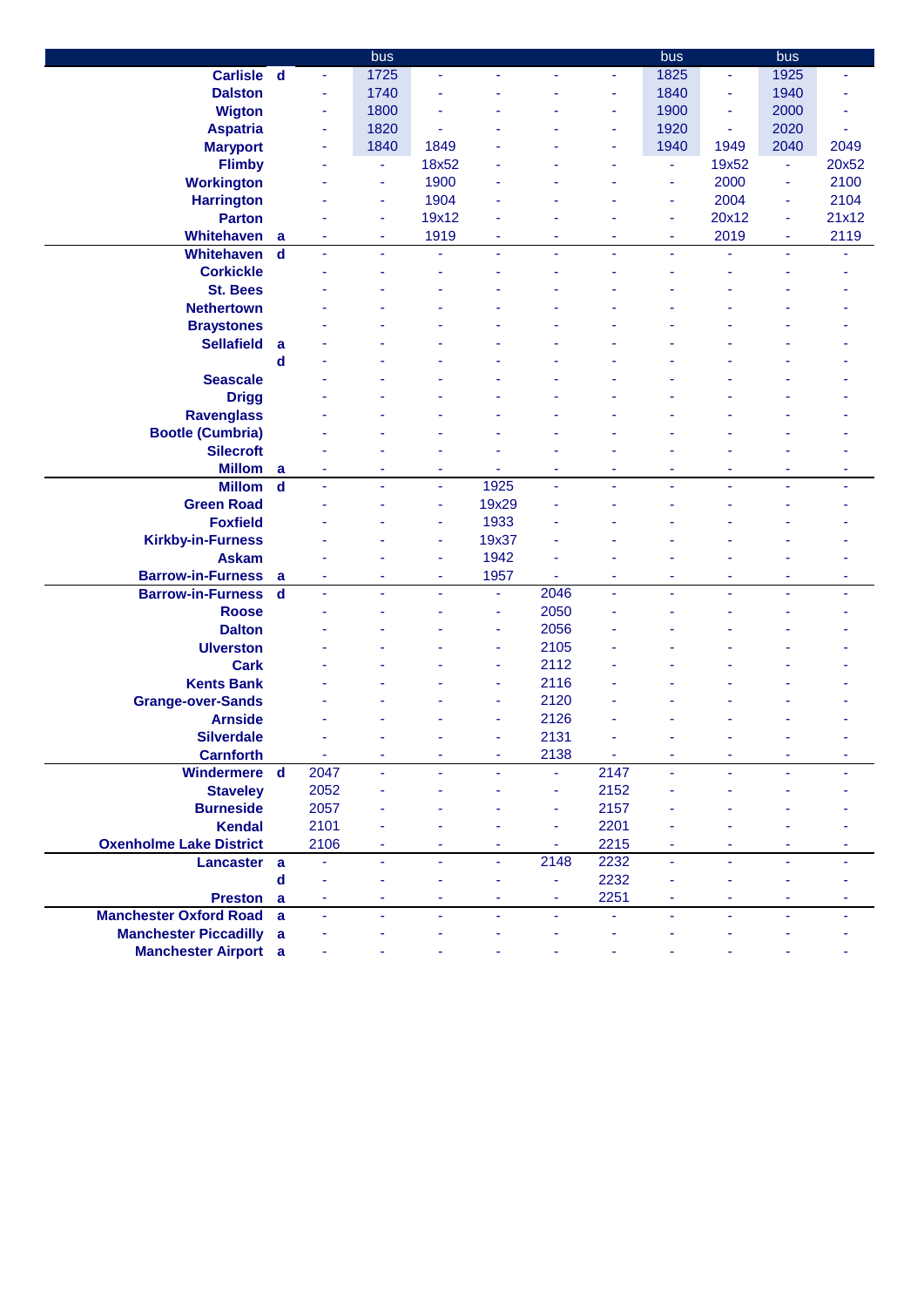|                                |        | bus  |       |
|--------------------------------|--------|------|-------|
| <b>Carlisle</b>                | d      | 2025 |       |
| <b>Dalston</b>                 |        | 2040 |       |
| <b>Wigton</b>                  |        | 2100 |       |
| <b>Aspatria</b>                |        | 2120 |       |
| <b>Maryport</b>                |        | 2140 | 2149  |
| <b>Flimby</b>                  |        |      | 21x52 |
| <b>Workington</b>              |        |      | 2200  |
| <b>Harrington</b>              |        |      | 2204  |
| <b>Parton</b>                  |        |      | 22x12 |
| <b>Whitehaven</b>              | a      |      | 2219  |
| <b>Whitehaven</b>              | d      | L    |       |
| <b>Corkickle</b>               |        |      |       |
| <b>St. Bees</b>                |        |      |       |
| <b>Nethertown</b>              |        |      |       |
| <b>Braystones</b>              |        |      |       |
| <b>Sellafield</b>              |        |      |       |
|                                | a<br>d |      |       |
|                                |        |      |       |
| <b>Seascale</b>                |        |      |       |
| <b>Drigg</b>                   |        |      |       |
| <b>Ravenglass</b>              |        |      |       |
| <b>Bootle (Cumbria)</b>        |        |      |       |
| <b>Silecroft</b>               |        |      |       |
| <b>Millom</b>                  | а      |      |       |
| <b>Millom</b>                  | d      |      |       |
| <b>Green Road</b>              |        |      |       |
| <b>Foxfield</b>                |        |      |       |
| <b>Kirkby-in-Furness</b>       |        |      |       |
| <b>Askam</b>                   |        |      |       |
| <b>Barrow-in-Furness</b>       | а      |      |       |
| <b>Barrow-in-Furness</b>       | d      |      |       |
| <b>Roose</b>                   |        |      |       |
| <b>Dalton</b>                  |        |      |       |
| <b>Ulverston</b>               |        |      |       |
| Cark                           |        |      |       |
| <b>Kents Bank</b>              |        |      |       |
| <b>Grange-over-Sands</b>       |        |      |       |
| <b>Arnside</b>                 |        |      |       |
| Silverdale                     |        |      |       |
| <b>Carnforth</b>               |        |      |       |
| <b>Windermere</b>              | d      |      |       |
| <b>Stavelev</b>                |        |      |       |
| <b>Burneside</b>               |        |      |       |
| <b>Kendal</b>                  |        |      |       |
| <b>Oxenholme Lake District</b> |        |      |       |
| <b>Lancaster</b>               | a      |      |       |
|                                | d      |      |       |
| <b>Preston</b>                 | a      |      |       |
| <b>Manchester Oxford Road</b>  | a      |      |       |
| <b>Manchester Piccadilly</b>   |        |      |       |
|                                | a      |      |       |
| <b>Manchester Airport</b>      | a      |      |       |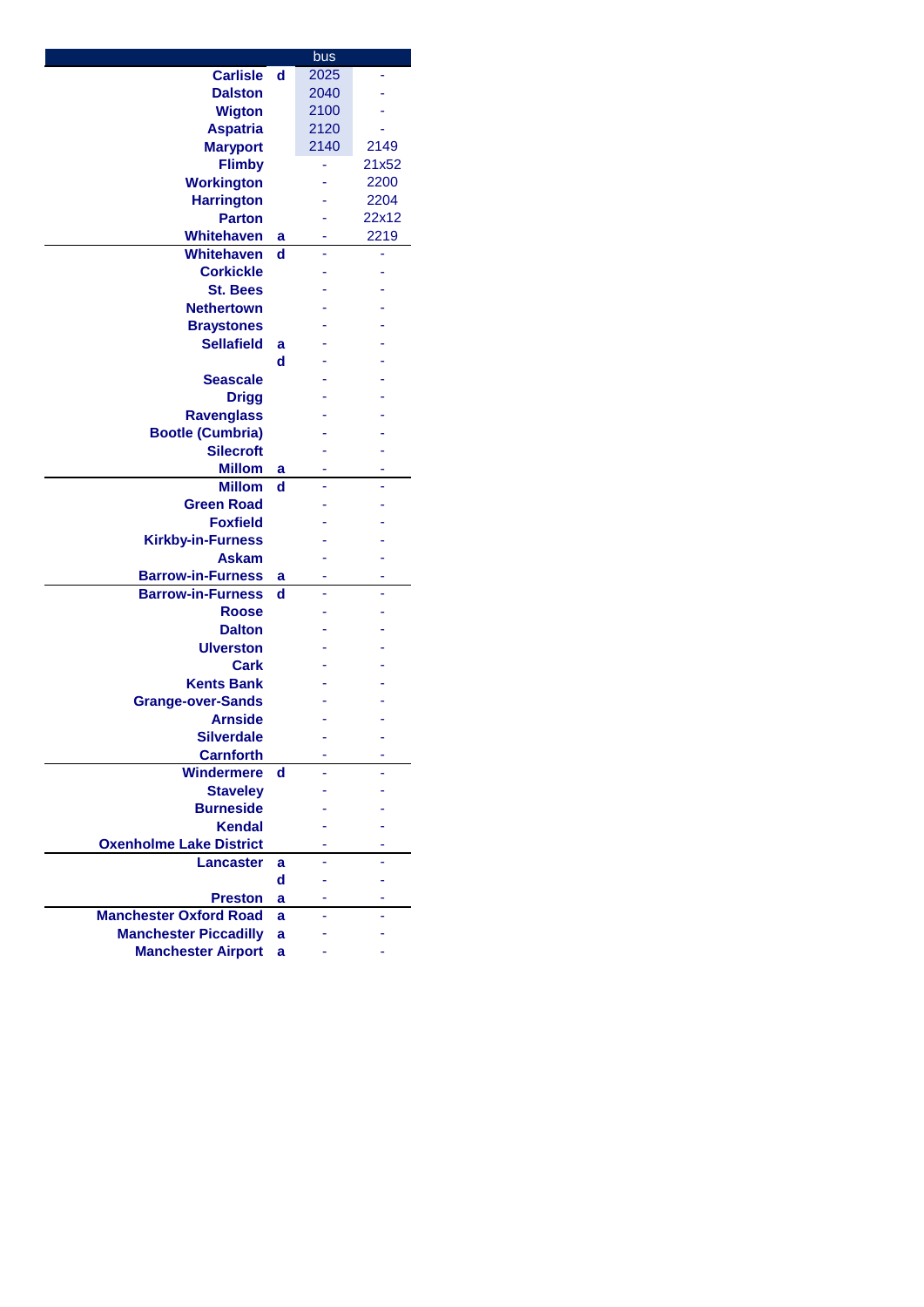**Lancaster - Barrow - Carlisle, and Lancaster - Windermere** Sunday 12 June

|                                |             |                          | bus            |       |       | bus            |                | bus  |                          |       | bus  |
|--------------------------------|-------------|--------------------------|----------------|-------|-------|----------------|----------------|------|--------------------------|-------|------|
| <b>Manchester Airport d</b>    |             | $\overline{\phantom{a}}$ |                |       | ä,    |                |                |      | ä,                       |       |      |
| <b>Manchester Piccadilly</b>   | a           |                          |                |       |       |                |                | ٠    |                          |       |      |
| <b>Manchester Oxford Road</b>  | a           | ä,                       | ٠              |       | ä,    | ٠              | $\blacksquare$ | ٠    | 0855                     | ÷     | ٠    |
| <b>Preston</b>                 | $\mathbf d$ | ä,                       | ÷,             |       | ä,    | ÷,             | ä,             | Ξ    | 0948                     | ä,    | ä,   |
| Lancaster                      | a           |                          |                |       | ä     |                |                | ä,   | 1005                     | ä,    |      |
|                                | d           | ä,                       |                |       | ä,    | ٠              |                | ۰    | 1006                     | 1011  | ٠    |
| <b>Oxenholme Lake District</b> |             | ä,                       | $\blacksquare$ | ÷     | ٠     | $\blacksquare$ | ä,             | Ξ    | 1030                     | ÷.    | ٠    |
| <b>Kendal</b>                  |             |                          |                |       |       |                |                | ٠    | 1034                     |       |      |
| <b>Burneside</b>               |             |                          |                |       |       |                |                | ٠    | 1038                     |       |      |
| <b>Staveley</b>                |             |                          |                |       |       |                |                | ÷    | 1043                     |       |      |
| <b>Windermere</b>              | a           |                          |                |       | ۰     | ٠              |                | ۰    | 1049                     |       | ۰    |
| <b>Carnforth</b>               |             |                          |                |       | L     | $\blacksquare$ | 0855           | ä,   | $\blacksquare$           | 1021  |      |
| <b>Silverdale</b>              |             |                          |                |       |       | ä              | 0900           |      | ä                        | 1027  |      |
| <b>Arnside</b>                 |             |                          |                |       |       |                | 0905           |      | í,                       | 1031  |      |
| <b>Grange-over-Sands</b>       |             |                          |                |       |       | ٠              | 0911           |      | $\blacksquare$           | 1037  |      |
| <b>Kents Bank</b>              |             |                          |                |       |       | ٠              | 0914           |      | $\blacksquare$           | 1041  |      |
| <b>Cark</b>                    |             |                          |                |       |       | ä              | 0918           |      | ä,                       | 1045  |      |
| <b>Ulverston</b>               |             |                          |                |       |       | ٠              | 0927           |      | ä,                       | 1053  |      |
| <b>Dalton</b>                  |             |                          |                |       |       | ä              | 0935           |      | ä,                       | 1101  |      |
| <b>Roose</b>                   |             |                          |                |       |       | ä              | 0941           |      | ä,                       | 1107  |      |
| <b>Barrow-in-Furness</b>       | a           | ä,                       | ٠              |       | ÷     | ä,             | 0948           | ٠    | ٠                        | 1115  |      |
| <b>Barrow-in-Furness</b>       | d           | ä,                       | $\blacksquare$ | 0905  | ÷.    | $\blacksquare$ | 0950           | ÷,   | ä,                       | 1116  | ٠    |
| <b>Askam</b>                   |             |                          | ٠              | 0915  | ä,    | ÷              | 1000           |      | ÷                        | 1126  |      |
| <b>Kirkby-in-Furness</b>       |             |                          | ÷              | 09x19 |       | ۰              | 10x04          |      | ä,                       | 11x30 |      |
| <b>Foxfield</b>                |             |                          | ٠              | 0923  |       | ٠              | 1008           |      | ×,                       | 1134  |      |
| <b>Green Road</b>              |             |                          |                | 09x26 |       | ä,             | 10x11          |      | ä,                       | 11x38 |      |
| <b>Millom</b>                  | a           |                          | $\blacksquare$ | 0933  | ٠     | ÷              | 1017           | ä    | ä,                       | 1144  |      |
| <b>Millom</b>                  | $\mathbf d$ |                          | ÷,             |       |       | $\blacksquare$ | 1017           | ä,   | ä,                       | 1144  |      |
| <b>Silecroft</b>               |             |                          |                |       |       | ٠              | 10x22          |      | ÷,                       | 11x48 |      |
| <b>Bootle (Cumbria)</b>        |             |                          |                |       |       | ٠              | 10x28          |      | ×,                       | 11x55 |      |
| <b>Ravenglass</b>              |             |                          |                |       |       | ٠              | 1034           |      | ä,                       | 1201  |      |
| <b>Drigg</b>                   |             |                          |                |       |       | ٠              | 10x37          |      | ä,                       | 12x04 |      |
| <b>Seascale</b>                |             |                          |                |       |       |                | 1041           |      | ä,                       | 1207  |      |
| <b>Sellafield</b>              | a           |                          |                |       |       | ٠              | 1046           |      | ÷                        | 1213  |      |
|                                | d           |                          |                |       |       | ٠              | 1046           |      | ÷                        | 1213  |      |
| <b>Braystones</b>              |             |                          |                |       |       | ۰              | 10x50          |      |                          |       |      |
| <b>Nethertown</b>              |             |                          |                |       |       |                | 10x52          |      |                          |       |      |
| <b>St. Bees</b>                |             |                          |                |       |       |                | 1100           |      |                          | 1225  |      |
| <b>Corkickle</b>               |             |                          |                |       | i,    | ä,             | 1106           | ä,   | $\overline{\phantom{a}}$ | 1230  |      |
| Whitehaven a                   |             |                          | ä,             |       | ä,    | ٠              | 1109           | ٠    | ÷                        | 1233  |      |
| Whitehaven                     | $\mathbf d$ | ä,                       | ä,             | ÷,    | 1016  | $\blacksquare$ | 1111           | ÷.   | ä,                       | 1234  |      |
| <b>Parton</b>                  |             |                          |                | ä,    | 10x20 | $\blacksquare$ | 11x14          | ä,   | ٠                        | 12x38 |      |
| <b>Harrington</b>              |             |                          |                | ÷     | 1028  | $\blacksquare$ | 1123           |      | Ξ                        | 1246  |      |
| <b>Workington</b>              |             | 0957                     |                | ٠     | 1034  | Ξ              | 1129           | ä,   | $\blacksquare$           | 1252  |      |
| <b>Flimby</b>                  |             | 10x02                    | ä,             | ä,    | 10x39 | ä,             | 11x33          | ä,   | $\blacksquare$           | 12x57 | ä,   |
| <b>Maryport</b>                |             | 1005                     | 1015           | ٠     | 1042  | 1055           | 1137           | 1150 | ÷                        | 1300  | 1310 |
| <b>Aspatria</b>                |             | ÷,                       | 1035           | ٠     | ÷,    | 1115           | ÷.             | 1210 | ٠                        | ÷.    | 1330 |
| <b>Wigton</b>                  |             | ä,                       | 1055           |       | ä,    | 1135           | ÷              | 1230 | ä,                       | ä,    | 1350 |
| <b>Dalston</b>                 |             |                          | 1115           |       | ٠     | 1155           | ÷              | 1250 |                          | ÷     | 1410 |
| Carlisle a                     |             | ÷,                       | 1130           |       | ٠     | 1210           | ÷              | 1305 | ۰                        |       | 1425 |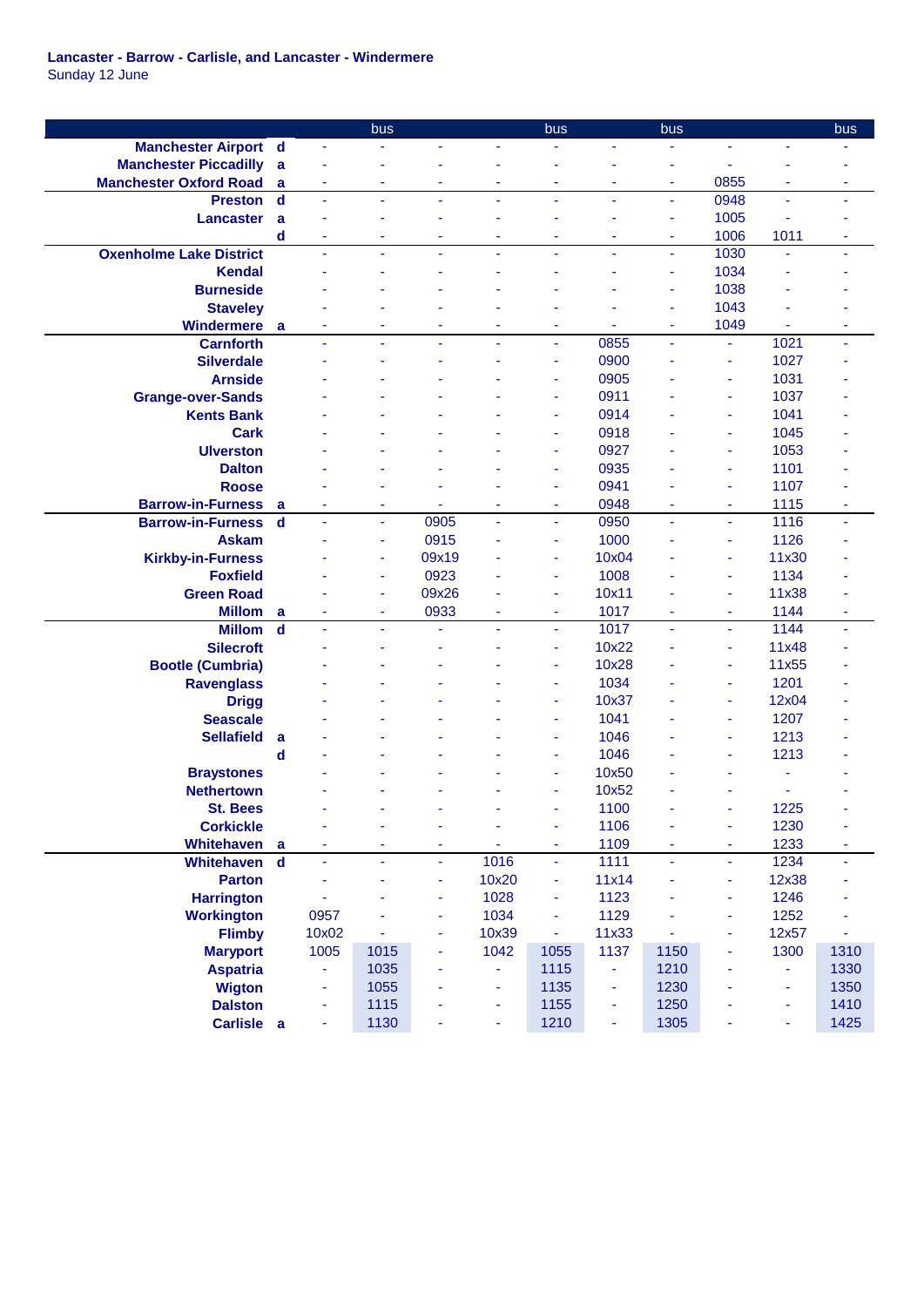|                                |             |                |                | bus            |      |                |      |                | bus            |      |      |
|--------------------------------|-------------|----------------|----------------|----------------|------|----------------|------|----------------|----------------|------|------|
| <b>Manchester Airport d</b>    |             | 0935           | ä,             |                | ÷.   | ÷              | 1033 | ä,             | ä,             | ÷.   | 1132 |
| <b>Manchester Piccadilly</b>   | a           | 0950           | ä,             |                |      | ÷              | 1049 | ä,             |                | ä,   | 1149 |
| <b>Manchester Oxford Road</b>  | a           | 0954           | ٠              | ٠              | ä,   | ۰              | 1057 | ٠              | ٠              | ٠    | 1153 |
| <b>Preston</b>                 | d           | 1043           | ä,             | $\blacksquare$ | ÷    | $\blacksquare$ | 1146 | Ξ              | $\blacksquare$ | Ξ    | 1245 |
| <b>Lancaster</b>               | a           | 1100           | ÷              |                | ÷    | ÷              | 1203 | ÷              |                | ÷    | 1302 |
|                                | d           | 1101           | ÷              | ۰              | ٠    | ٠              | 1204 | ٠              | ٠              | ٠    | 1302 |
| <b>Oxenholme Lake District</b> |             | $\blacksquare$ | ä,             | L,             | 1117 | 1202           | ä,   | ÷.             | ä,             | 1245 | 1333 |
| <b>Kendal</b>                  |             |                |                |                | 1121 | 1206           |      | ä,             | ä,             | 1249 | 1338 |
| <b>Burneside</b>               |             |                |                | ä,             | 1124 |                |      | Ĭ.             | ÷              | 1253 | 1341 |
| <b>Staveley</b>                |             |                |                | ٠              | 1129 |                |      |                | ٠              | 1258 | 1346 |
| <b>Windermere</b>              | a           |                | ٠              | ٠              | 1135 | 1219           | ÷    | ٠              | ٠              | 1304 | 1353 |
| <b>Carnforth</b>               |             | 1110           | ä,             | ÷              | ä,   | Ξ              | 1213 | ä,             | ÷              |      |      |
| <b>Silverdale</b>              |             | 1115           | $\blacksquare$ |                | ä,   | ٠              | 1218 | ä,             |                |      |      |
| <b>Arnside</b>                 |             | 1119           |                |                |      | ٠              | 1223 |                |                |      |      |
| <b>Grange-over-Sands</b>       |             | 1125           |                |                |      | ÷              | 1228 |                |                |      |      |
| <b>Kents Bank</b>              |             | 1128           |                |                |      | ٠              | 1232 |                |                |      |      |
| <b>Cark</b>                    |             | 1132           |                |                |      | ٠              | 1236 |                |                |      |      |
| <b>Ulverston</b>               |             | 1140           |                |                |      |                | 1243 |                |                |      |      |
|                                |             | 1148           |                |                |      | ۰              | 1251 |                |                |      |      |
| <b>Dalton</b>                  |             |                |                |                |      | ٠              |      |                |                |      |      |
| <b>Roose</b>                   |             | 1154           |                |                |      |                | 1257 |                |                |      |      |
| <b>Barrow-in-Furness</b>       | a           | 1201           |                |                |      | ÷              | 1304 |                |                |      |      |
| <b>Barrow-in-Furness</b>       | $\mathbf d$ | $\blacksquare$ | 1218           |                |      | ٠              | ÷,   | 1309           | ÷.             |      |      |
| <b>Askam</b>                   |             | ÷,             | 1228           |                |      |                | ä,   | 1319           |                |      |      |
| <b>Kirkby-in-Furness</b>       |             | ÷              | 12x32          |                |      |                | ä,   | 13x23          |                |      |      |
| <b>Foxfield</b>                |             | ÷              | 1236           |                |      |                | ÷    | 1327           |                |      |      |
| <b>Green Road</b>              |             | ä,             | 12x39          |                |      |                | ä,   | 13x30          |                |      |      |
| <b>Millom</b>                  | a           | ä,             | 1245           | ä,             | ä,   | ٠              | Ξ    | 1336           | ä,             |      |      |
| <b>Millom</b>                  | $\mathbf d$ | ä,             | 1245           | ä,             | ÷    | $\blacksquare$ | ä,   | 1336           | ÷,             | ÷.   | ٠    |
| <b>Silecroft</b>               |             | $\blacksquare$ | 12x50          |                |      |                | Ξ    | 13x41          |                |      |      |
| <b>Bootle (Cumbria)</b>        |             | ä,             | 12x56          |                |      |                | ٠    | 13x47          |                |      |      |
| <b>Ravenglass</b>              |             | ×              | 1302           |                |      |                | ÷    | 1353           |                |      |      |
| <b>Drigg</b>                   |             | ÷              | 13x05          |                |      |                | ÷    | 13x56          |                |      |      |
| <b>Seascale</b>                |             | ä,             | 1309           |                |      |                | ÷    | 1400           |                |      |      |
| <b>Sellafield</b>              | a           | ÷              | 1314           |                |      |                | ä,   | 1405           |                |      |      |
|                                | d           | ä,             | 1315           |                |      |                | ä,   | 1405           |                |      |      |
| <b>Braystones</b>              |             |                | ä,             |                |      |                | ä,   | 14x09          |                |      |      |
| <b>Nethertown</b>              |             |                |                |                |      |                | ä,   | 14x11          |                |      |      |
| <b>St. Bees</b>                |             | ä,             | 1328           |                |      |                |      | 1416           |                |      |      |
| <b>Corkickle</b>               |             | $\blacksquare$ | 1333           | ä,             | ä,   | ٠              | Ξ    | 1421           | ÷              |      |      |
| Whitehaven                     | a           | $\blacksquare$ | 1337           |                | ÷    | ä,             | Ξ    | 1425           |                | ä,   |      |
| Whitehaven d                   |             | ä,             | 1338           | ÷              | ä,   | ٠              | ä,   | 1426           | $\blacksquare$ | ÷.   |      |
| <b>Parton</b>                  |             | ä,             | 13x42          |                |      |                | ä,   | 14x30          |                |      |      |
| <b>Harrington</b>              |             | ä,             | 1350           |                |      |                | Ξ    | 1438           |                |      |      |
| <b>Workington</b>              |             | ۰              | 1358           |                |      |                | ÷    | 1444           |                |      |      |
| <b>Flimby</b>                  |             |                | 14x03          |                |      |                |      | 14x49          |                |      |      |
| <b>Maryport</b>                |             |                | 1407           | 1420           |      |                |      | 1452           | 1505           |      |      |
| <b>Aspatria</b>                |             |                | ÷              | 1440           |      |                |      | $\blacksquare$ | 1525           |      |      |
| <b>Wigton</b>                  |             |                | ÷              | 1500           |      |                |      | Ξ              | 1545           |      |      |
| <b>Dalston</b>                 |             |                | ÷              | 1520           |      |                |      | ٠              | 1605           |      |      |
| Carlisle a                     |             |                | ÷              | 1535           | ä,   |                |      | ÷              | 1620           | Ξ    |      |
|                                |             |                |                |                |      |                |      |                |                |      |      |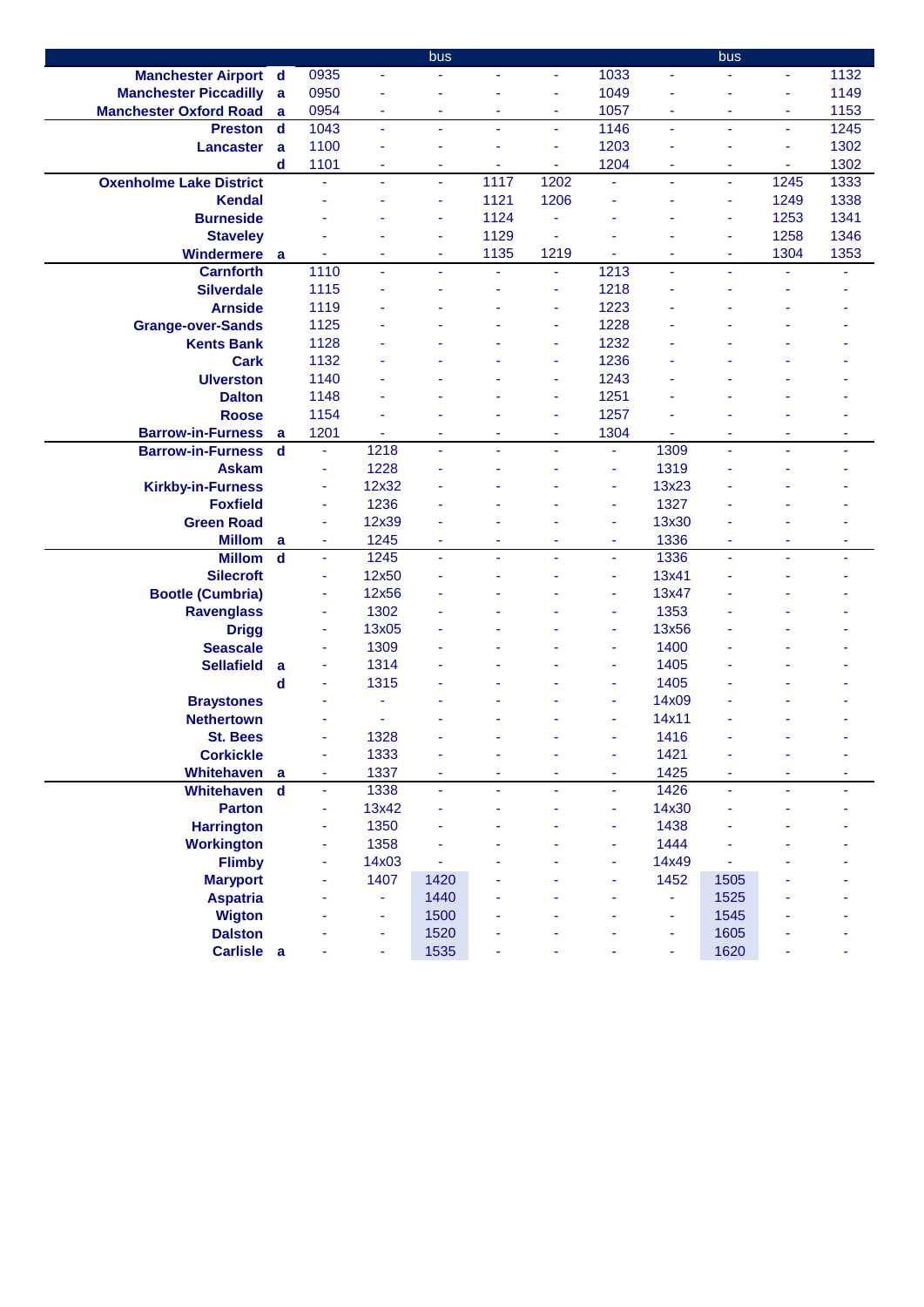|                                |             |                          | bus            |       | bus            |                          |                | bus            |      |      |      |
|--------------------------------|-------------|--------------------------|----------------|-------|----------------|--------------------------|----------------|----------------|------|------|------|
| <b>Manchester Airport d</b>    |             | ÷.                       | ä,             | ÷.    | ÷              | 1242                     | ä,             | ä,             | ä,   | 1330 | Ξ    |
| <b>Manchester Piccadilly</b>   | a           |                          |                |       | ä,             | 1259                     |                | ä              | ä,   | 1347 |      |
| <b>Manchester Oxford Road</b>  | a           | ÷                        | ٠              | ۰     | ٠              | 1302                     | ٠              | ÷              | ÷    | 1350 | ٠    |
| <b>Preston</b>                 | $\mathbf d$ | ä,                       | ä,             | ٠     | $\blacksquare$ | 1358                     | ä,             | ÷,             | ä,   | 1447 | ÷    |
| Lancaster                      | a           |                          | $\blacksquare$ | ٠     | ä,             | 1415                     | ÷              | ä              | ä,   | 1504 |      |
|                                | d           | 1314                     | ٠              | ٠     | ٠              | 1416                     | ٠              | ٠              | ۰    | 1505 | ٠    |
| <b>Oxenholme Lake District</b> |             |                          | ä,             | ٠     | ä,             | ä,                       | ٠              | $\blacksquare$ | 1422 | ä,   | 1529 |
| <b>Kendal</b>                  |             |                          |                |       |                |                          |                | ä,             | 1426 | ä,   | 1533 |
| <b>Burneside</b>               |             |                          |                |       |                |                          |                | ä,             | 1430 | ÷    | 1537 |
| <b>Staveley</b>                |             |                          |                |       |                |                          |                | ÷              | 1435 | ٠    | 1542 |
| <b>Windermere</b>              | a           |                          | $\blacksquare$ | ٠     | ä,             | ÷                        | $\blacksquare$ | ä,             | 1441 | ÷    | 1548 |
| <b>Carnforth</b>               |             | 1324                     | ä,             |       | ä,             | 1425                     | ä,             | ä,             | ä,   | 1514 |      |
| <b>Silverdale</b>              |             | 1330                     | $\blacksquare$ |       | ä,             | 1430                     |                | ä              | ä,   | 1519 |      |
| <b>Arnside</b>                 |             | 1334                     |                |       | ä,             | 1434                     |                |                | ÷    | 1523 |      |
| <b>Grange-over-Sands</b>       |             | 1340                     |                |       | ä,             | 1439                     |                |                | ÷    | 1528 |      |
| <b>Kents Bank</b>              |             | 1344                     |                |       | ٠              | 1443                     |                |                | ä,   | 1532 |      |
| <b>Cark</b>                    |             | 1348                     |                |       | ٠              | 1447                     |                |                | ٠    | 1536 |      |
| <b>Ulverston</b>               |             | 1356                     |                |       | ä,             | 1454                     |                |                | ä,   | 1543 |      |
| <b>Dalton</b>                  |             | 1404                     |                |       | ÷              | 1502                     |                |                | ÷    | 1552 |      |
| <b>Roose</b>                   |             | 1410                     |                |       | ٠              | 1509                     |                |                | ٠    | 1558 |      |
| <b>Barrow-in-Furness</b>       | a           | 1418                     | $\blacksquare$ |       | ä,             | 1515                     |                | ä              | ä,   | 1604 | ä,   |
| <b>Barrow-in-Furness</b>       | d           | 1419                     | $\blacksquare$ | 1455  | ÷.             | $\overline{\phantom{a}}$ | 1558           | ÷,             | ä,   | ٠    | ä,   |
| <b>Askam</b>                   |             | 1429                     | ٠              | 1505  |                | $\blacksquare$           | 1608           | ä,             |      |      |      |
| <b>Kirkby-in-Furness</b>       |             |                          | ä,             | 15x09 |                | $\blacksquare$           | 16x12          |                |      |      |      |
| <b>Foxfield</b>                |             |                          | ÷              | 1513  |                | ÷                        | 1616           |                |      |      |      |
| <b>Green Road</b>              |             |                          | ÷              | 15x16 |                | ٠                        | 16x19          |                |      |      |      |
| <b>Millom</b>                  | a           | 1443                     | ä,             | 1522  | ä,             | $\blacksquare$           | 1625           | ä,             |      |      | ä,   |
| <b>Millom</b>                  | $\mathbf d$ | 1444                     | ä,             | 1523  | ä,             | $\blacksquare$           | 1625           | ä,             | ä,   | ÷.   | ä,   |
| <b>Silecroft</b>               |             |                          | ÷              | 15x28 |                | ٠                        | 16x30          | ä              |      |      |      |
| <b>Bootle (Cumbria)</b>        |             |                          | ÷              | 15x34 |                | ٠                        | 16x36          | ä              |      |      |      |
| <b>Ravenglass</b>              |             | 1459                     | ÷              | 1541  |                | ٠                        | 1642           |                |      |      |      |
| <b>Drigg</b>                   |             |                          | ÷              | 15x44 |                | ÷                        | 16x45          |                |      |      |      |
| <b>Seascale</b>                |             |                          | ÷              | 1547  |                | ٠                        | 1649           |                |      |      |      |
| <b>Sellafield</b>              | a           | 1506                     | ÷              | 1551  |                | ٠                        | 1654           |                |      |      |      |
|                                | d           | 1507                     | ÷              | 1551  |                | ٠                        | 1654           |                |      |      |      |
| <b>Braystones</b>              |             |                          |                | ٠     |                | ٠                        | 16x58          |                |      |      |      |
| <b>Nethertown</b>              |             |                          |                |       |                | ٠                        | 17x00          |                |      |      |      |
| <b>St. Bees</b>                |             | 1520                     | $\blacksquare$ | 1601  |                | ä                        | 1705           |                |      |      |      |
| <b>Corkickle</b>               |             | 1525                     | ÷              | 1607  |                | $\overline{\phantom{a}}$ | 1710           | ä,             |      |      |      |
| Whitehaven                     | a           | 1528                     | ÷              | 1609  |                | ٠                        | 1714           | ä,             |      |      |      |
| Whitehaven                     | $\mathbf d$ | 1529                     | ÷.             | 1611  | ä,             | $\blacksquare$           | 1716           | ä,             | ä,   | ä,   |      |
| <b>Parton</b>                  |             | 15x33                    | ÷              | 16x14 |                | ٠                        | 17x20          |                |      |      |      |
| <b>Harrington</b>              |             | 1541                     | ÷              | 1623  |                | ۰                        | 1728           |                |      |      |      |
| <b>Workington</b>              |             | 1547                     | ä,             | 1629  |                | ۰                        | 1734           |                |      |      |      |
| <b>Flimby</b>                  |             | 15x52                    | ÷              | 16x33 |                | ÷                        | 17x39          |                |      |      |      |
| <b>Maryport</b>                |             | 1555                     | 1605           | 1637  | 1645           | ä,                       | 1742           | 1755           |      |      |      |
| <b>Aspatria</b>                |             | ä,                       | 1625           | Ξ     | 1705           |                          | ä,             | 1815           |      |      |      |
| <b>Wigton</b>                  |             | ٠                        | 1645           | ٠     | 1725           |                          | ÷              | 1835           |      |      |      |
| <b>Dalston</b>                 |             |                          | 1705           | ÷     | 1745           |                          | ٠              | 1855           |      |      |      |
| Carlisle a                     |             | $\overline{\phantom{a}}$ | 1720           | ٠     | 1800           |                          | ٠              | 1910           |      |      | ä,   |
|                                |             |                          |                |       |                |                          |                |                |      |      |      |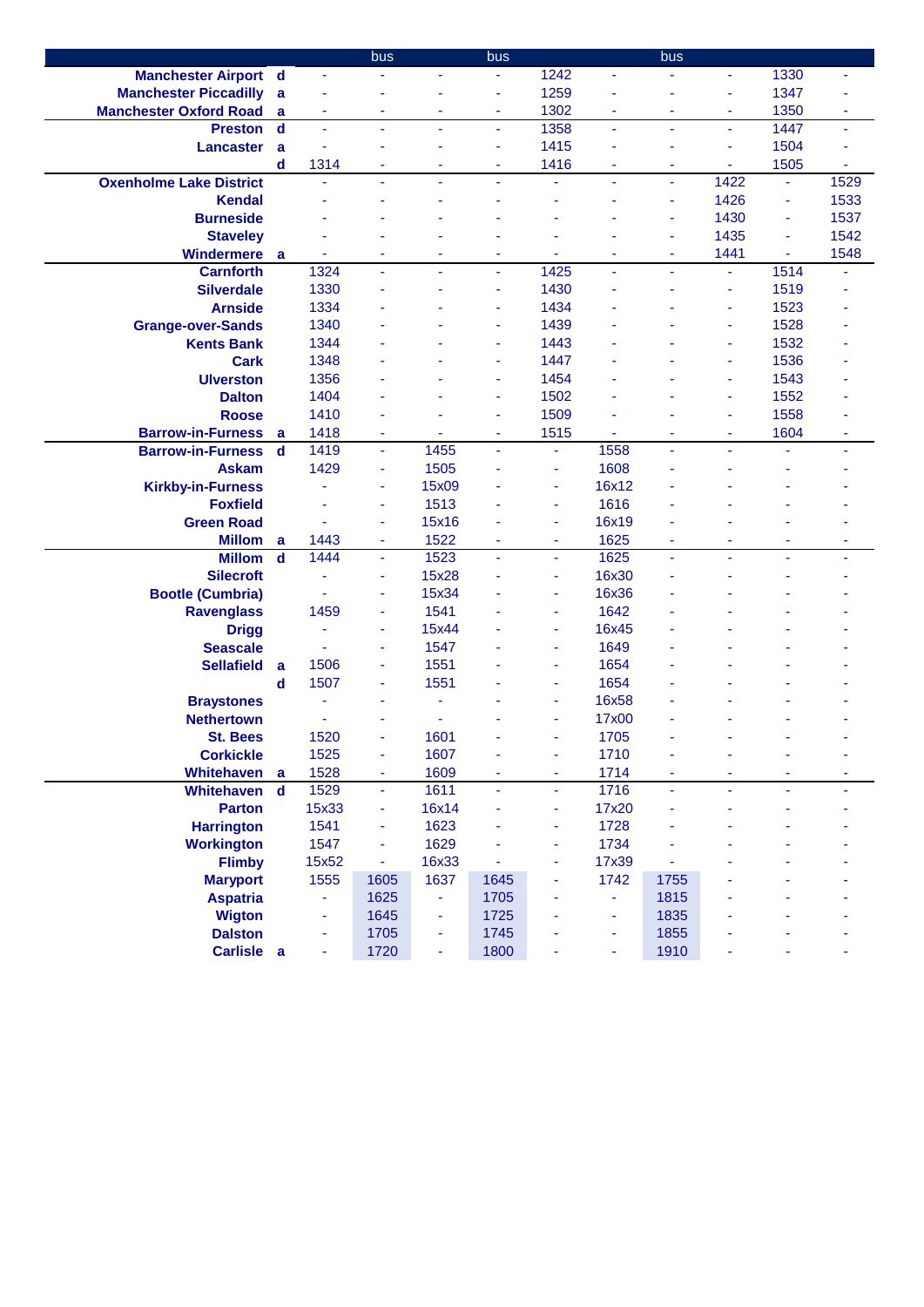|                                |             |                          |       | bus            |                |                          |                | bus  |                |      |       |
|--------------------------------|-------------|--------------------------|-------|----------------|----------------|--------------------------|----------------|------|----------------|------|-------|
| <b>Manchester Airport d</b>    |             | 1430                     | ä,    | Ξ              | 1530           | $\blacksquare$           | ä,             |      | ä,             | 1630 | ٠     |
| <b>Manchester Piccadilly a</b> |             | 1447                     | ÷     | $\blacksquare$ | 1547           |                          |                | ä    | ÷              | 1647 |       |
| <b>Manchester Oxford Road</b>  | a           | 1450                     | ä,    | ä,             | 1550           | $\overline{\phantom{a}}$ |                | ÷    | ä,             | 1650 | ÷     |
| <b>Preston</b>                 | d           | 1535                     | ä,    | ä,             | 1657           | $\blacksquare$           | ä,             | ä,   | ä,             | 1746 | ÷     |
| <b>Lancaster</b>               | a           | 1553                     | ä,    | $\blacksquare$ | 1714           | ٠                        |                | ÷    | ä,             | 1803 |       |
|                                | d           | 1615                     | 1603  | Ξ              | 1715           | ٠                        | ٠              | ۰    | ÷              | 1804 | ٠     |
| <b>Oxenholme Lake District</b> |             | 1631                     | ä,    | Ξ              | ä,             | $\blacksquare$           | $\blacksquare$ | ÷    | 1730           |      | ٠     |
| <b>Kendal</b>                  |             | 1636                     | ÷     |                |                |                          |                | ٠    | 1734           |      |       |
| <b>Burneside</b>               |             | 1639                     |       |                |                |                          |                | ä,   | 1738           |      |       |
| <b>Staveley</b>                |             | 1644                     |       |                |                |                          |                | ÷    | 1743           |      |       |
| Windermere                     | a           | 1651                     | ٠     | ٠              | ÷.             | ٠                        | ٠              | ÷    | 1749           |      | ٠     |
| <b>Carnforth</b>               |             | $\omega$                 | 1612  | ÷,             | 1724           | ä,                       |                | ä,   | ä,             | 1813 | ä,    |
| <b>Silverdale</b>              |             | ä,                       | 1618  | ä,             | 1730           |                          |                |      | ä,             | 1818 |       |
| <b>Arnside</b>                 |             | $\blacksquare$           | 1622  | ä,             | 1734           |                          |                |      | ä,             | 1822 |       |
| <b>Grange-over-Sands</b>       |             | ÷,                       | 1628  | ä,             | 1739           |                          |                |      | ä,             | 1828 |       |
| <b>Kents Bank</b>              |             | ä,                       | 1632  | $\blacksquare$ | 1743           |                          |                |      | ä,             | 1831 |       |
| <b>Cark</b>                    |             | $\overline{\phantom{a}}$ | 1636  | ÷              | 1747           |                          |                |      | ÷              | 1835 |       |
| <b>Ulverston</b>               |             | $\overline{\phantom{a}}$ | 1644  | ÷              | 1754           |                          |                |      | ×,             | 1843 |       |
| <b>Dalton</b>                  |             | ä,                       | 1652  | ÷              | 1802           |                          |                |      | ×,             | 1851 |       |
| <b>Roose</b>                   |             | ÷                        | 1658  | ÷              | 1808           |                          |                |      | ÷              | 1857 |       |
| <b>Barrow-in-Furness</b>       | a           | ×                        | 1706  | ٠              | 1815           |                          |                | ٠    | ٠              | 1903 |       |
| <b>Barrow-in-Furness</b>       | d           | $\omega$                 | 1717  | $\blacksquare$ | ٠              | 1825                     | ä,             | ä,   | $\blacksquare$ | ÷    | 1907  |
| <b>Askam</b>                   |             | ÷                        | 1728  |                | ٠              | 1835                     |                |      |                | ٠    | 1917  |
| <b>Kirkby-in-Furness</b>       |             | $\blacksquare$           | 17x32 |                | ÷,             | 18x39                    |                |      |                | ۰    | 19x21 |
| <b>Foxfield</b>                |             | $\blacksquare$           | 1736  |                | ä,             | 1843                     |                |      |                | ٠    | 1925  |
| <b>Green Road</b>              |             | ÷                        | 17x39 |                | Ξ              | 18x46                    |                |      |                | ÷    | 19x28 |
| <b>Millom</b>                  | a           | ÷,                       | 1745  | ÷              | $\blacksquare$ | 1853                     |                | ٠    |                | ٠    | 1935  |
| <b>Millom</b>                  | $\mathbf d$ | ä,                       | 1746  | ÷.             | ÷.             | ä,                       | ä,             | ä,   | ä,             | ÷.   |       |
| <b>Silecroft</b>               |             | $\blacksquare$           | 17x50 |                |                |                          |                |      |                |      |       |
| <b>Bootle (Cumbria)</b>        |             | ÷                        | 17x57 |                |                |                          |                |      |                |      |       |
| <b>Ravenglass</b>              |             | ÷                        | 1803  |                |                |                          |                |      |                |      |       |
| <b>Drigg</b>                   |             | ä,                       | 18x06 |                |                |                          |                |      |                |      |       |
| <b>Seascale</b>                |             | ÷                        | 1809  |                |                |                          |                |      |                |      |       |
| <b>Sellafield</b>              | a           | ÷                        | 1814  |                |                |                          |                |      |                |      |       |
|                                | d           | ä,                       | 1815  |                |                |                          |                |      |                |      |       |
| <b>Braystones</b>              |             | ÷                        | 18x18 |                |                |                          |                |      |                |      |       |
| <b>Nethertown</b>              |             | $\blacksquare$           | 18x21 |                |                |                          |                |      |                |      |       |
| <b>St. Bees</b>                |             |                          | 1829  |                |                |                          |                |      |                |      |       |
| <b>Corkickle</b>               |             | $\overline{\phantom{a}}$ | 1834  | ÷              |                | ÷                        | ÷              |      |                |      |       |
| Whitehaven                     | <b>a</b>    | $\overline{\phantom{a}}$ | 1838  |                |                | ٠                        |                | ä,   |                |      |       |
| Whitehaven                     | $\mathbf d$ | ä,                       | 1839  | ä,             | ÷.             | $\blacksquare$           | 1938           | ä,   | ä,             | ÷    |       |
| <b>Parton</b>                  |             | ÷                        | 18x43 |                |                | ٠                        | 19x41          |      |                |      |       |
| <b>Harrington</b>              |             | ä,                       | 1851  |                |                | ٠                        | 1950           |      |                |      |       |
| <b>Workington</b>              |             | ÷                        | 1857  |                |                | $\overline{\phantom{a}}$ | 1956           |      |                |      |       |
| <b>Flimby</b>                  |             | ä,                       | 19x02 |                |                | ٠                        | 20x01          |      |                |      |       |
| <b>Maryport</b>                |             | ٠                        | 1905  | 1915           |                | ٠                        | 2004           | 2015 |                |      |       |
| <b>Aspatria</b>                |             |                          | ÷     | 1935           |                |                          |                | 2035 |                |      |       |
| <b>Wigton</b>                  |             |                          | ÷     | 1955           |                |                          | ä,             | 2055 |                |      |       |
| <b>Dalston</b>                 |             |                          | ٠     | 2015           |                |                          | ٠              | 2115 |                |      |       |
| Carlisle a                     |             |                          | ÷     | 2030           |                |                          | ä,             | 2130 |                |      |       |
|                                |             |                          |       |                |                |                          |                |      |                |      |       |